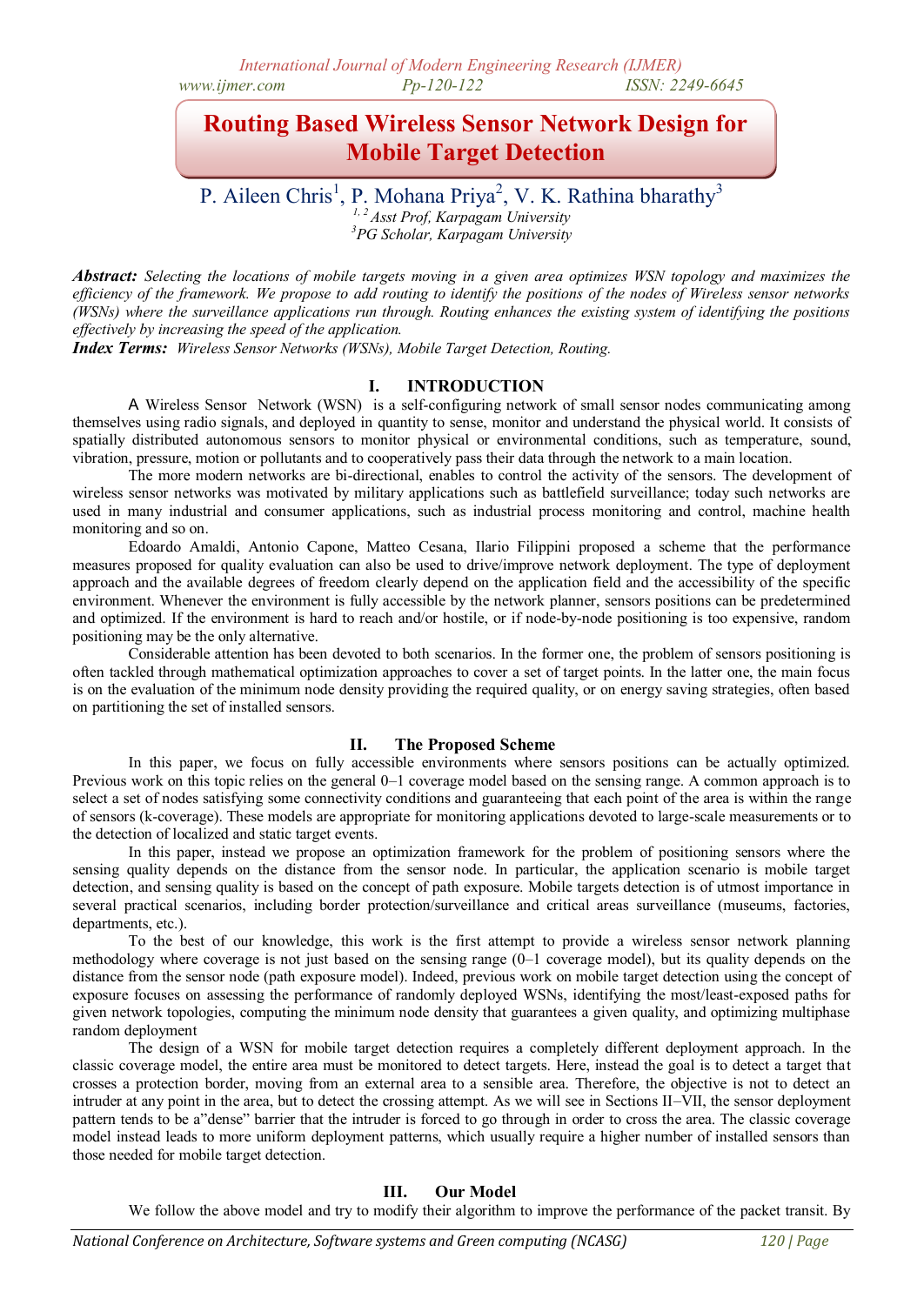invoking suitable algorithm, we try to identify the position of sensors and try to improve the same using routing.

The main objective is to position the sensors of a WSN in order to achieve high detection quality along paths traversing the area of interest. Besides the aforementioned work, the position of sensors can be detected much more efficiently using routing algorithm in WSN.

# **IV. Data Analysis**

# **Energy Consumption**

In sensor networks, consumed energy is the primary performance measure. Here energy consumption is considered as an important factor to identify the compromised nodes in the network. Fig 1 graph compares the energy consumption for path with compromised node and alternate path with no compromised nodes.



# **Packets Received**

The packets dropped can be identified by calculating total number of packets received by sink. Fig 2 graph shows packets received with respect to time. When the received packet is less compared to transmitted packets, then it may be dropped.



# **V. CONCLUSION**

In this paper, the positions of sensors in WSN are identified and located using routing to achieve better scalability. The routing is performed to identify the shortest path between the nodes.

# **Delay**

Delay of each packet is calculated. When delay is increased, there is a chance for modification. The delay is calculated for each packet form one node to another. Fig 3 shows delay is calculated for each packet.